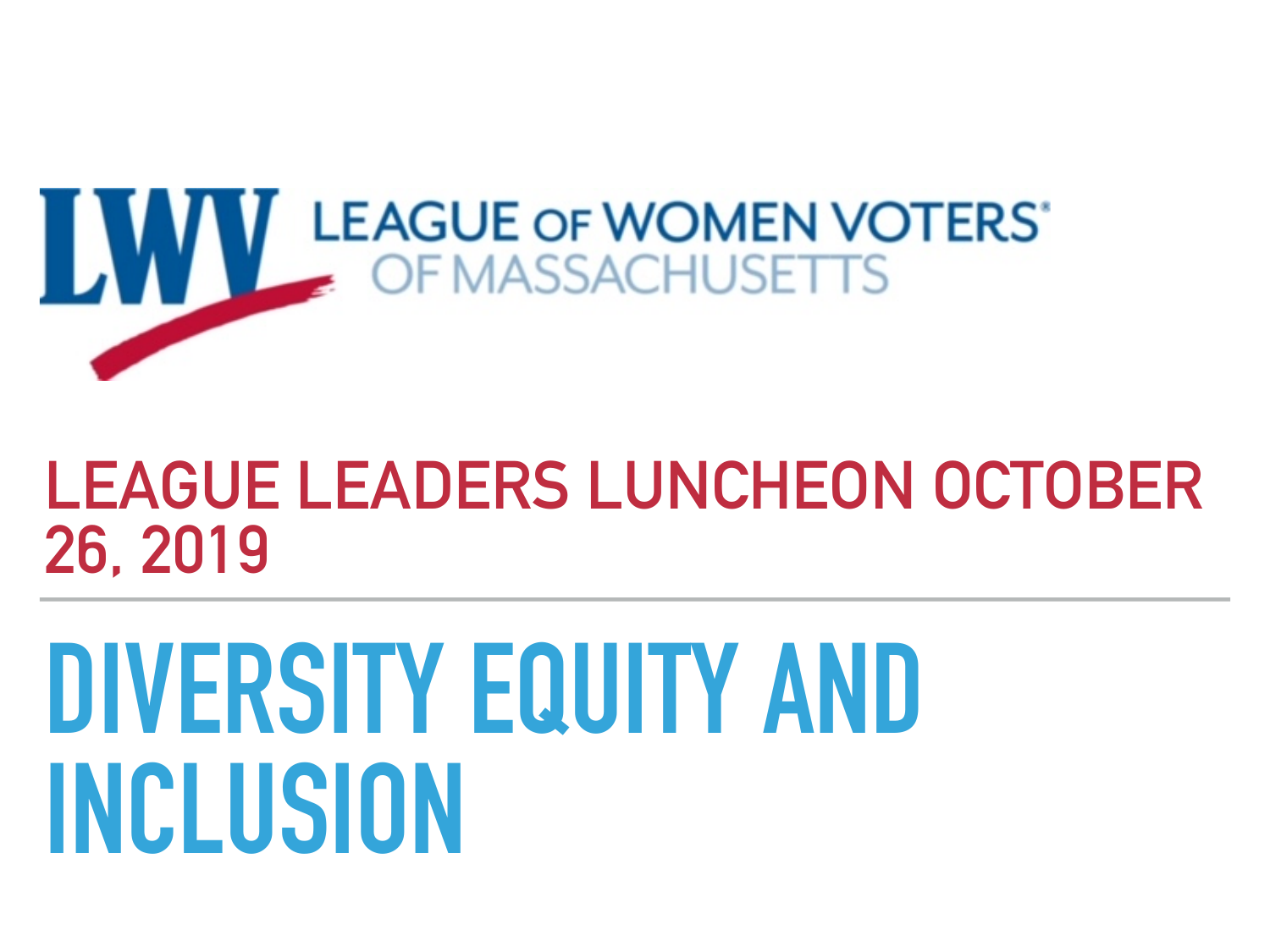# **WWW LEAGUE OF WOMEN VOTERS'**<br>OF MASSACHUSETTS

**Diversity Equity and Inclusion (DEI) Policy** Adopted from LWVUS June 24, 2019

The League of Women Voters is an organization fully committed to diversity, equity, and inclusion in principle and in practice. Diversity, equity, and inclusion are central to the organization's current and future success in engaging all individuals, households, communities, and policy makers in creating a more perfect democracy.

There shall be no barriers to full participation in this organization on the basis of gender, gender identity, ethnicity, race, native or indigenous origin, age, generation, sexual orientation, culture, religion, belief system, marital status, parental status, socioeconomic status, language, accent, ability status, mental health, educational level or background, geography, nationality, work style, work experience, job role function, thinking style, personality type, physical appearance, political perspective or affiliation and/or any other characteristic that can be identified as recognizing or illustrating diversity.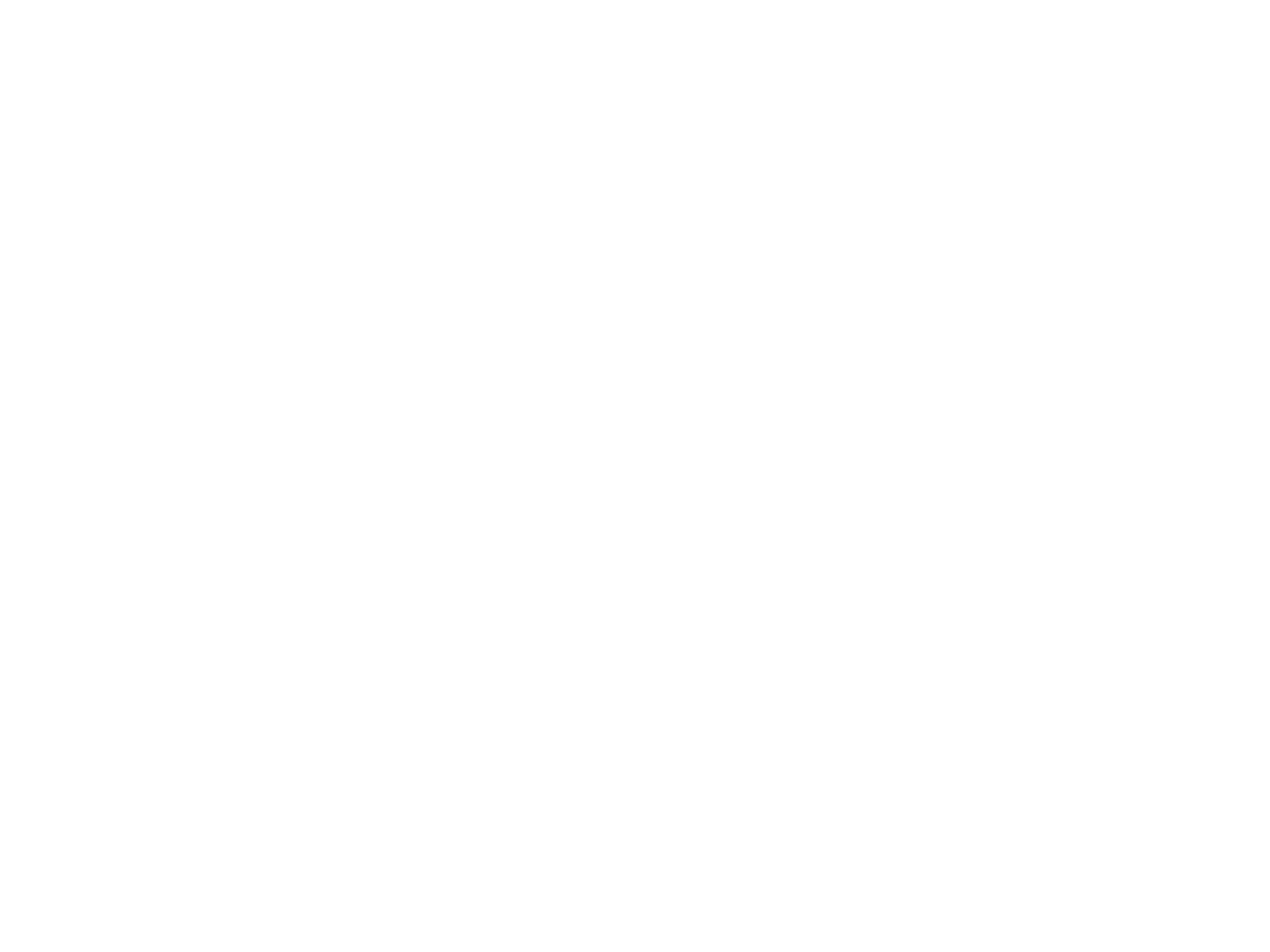

### DIVERSITY IS BEING INVITED TO THE **PARTY:INCLUSION IS BEING ASKED TO** DANCE.

Vernā A. Myers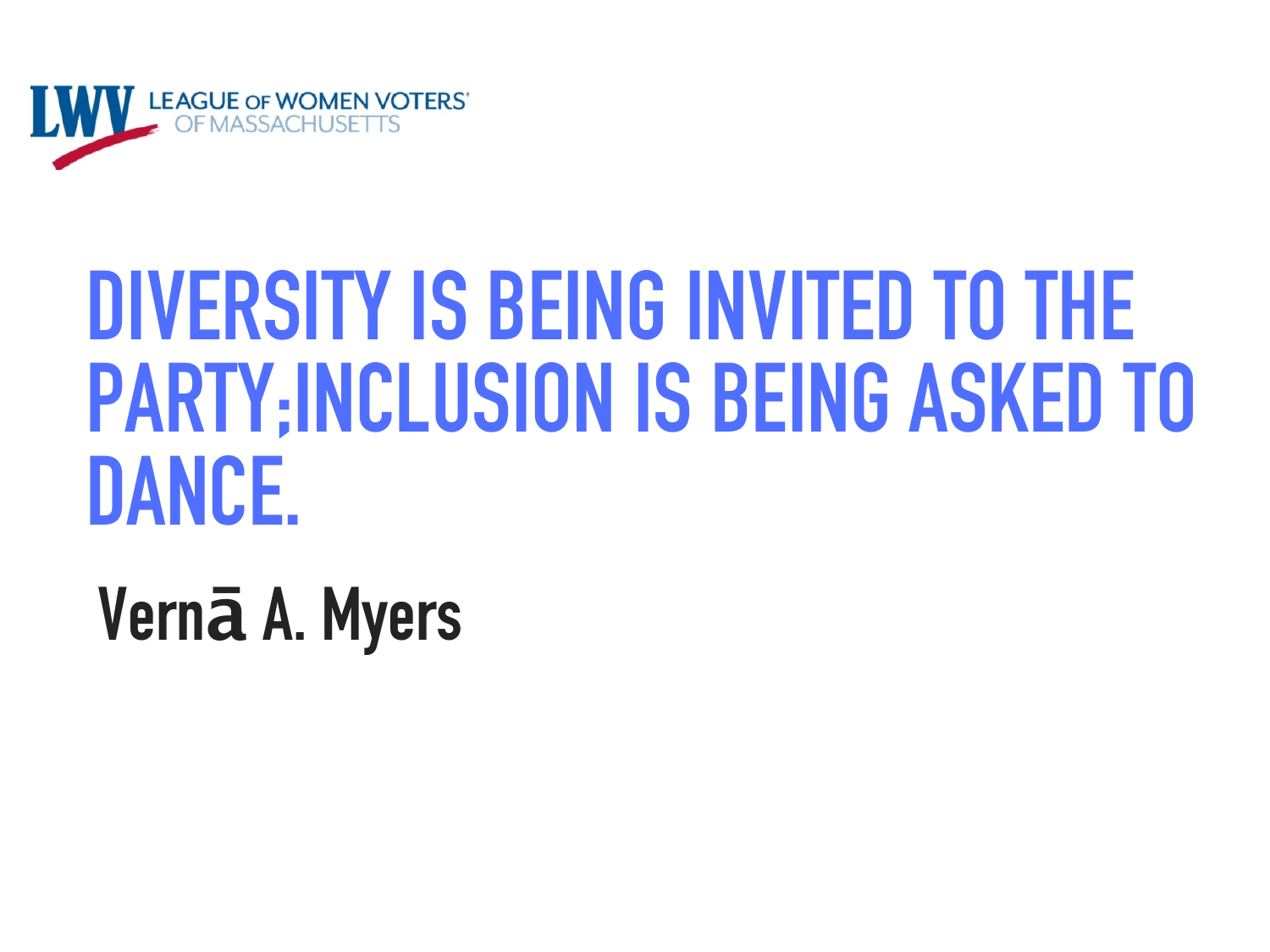

#### **TED TALK VERNĀ MYERS: HOW TO OVERCOME OUR BIASES? WALK BOLDLY TOWARD THEM.**



Watch at the following link:

https://www.ted.com/talks/verna\_myers\_how\_to\_overcome\_our\_biases\_walk\_boldly\_toward\_them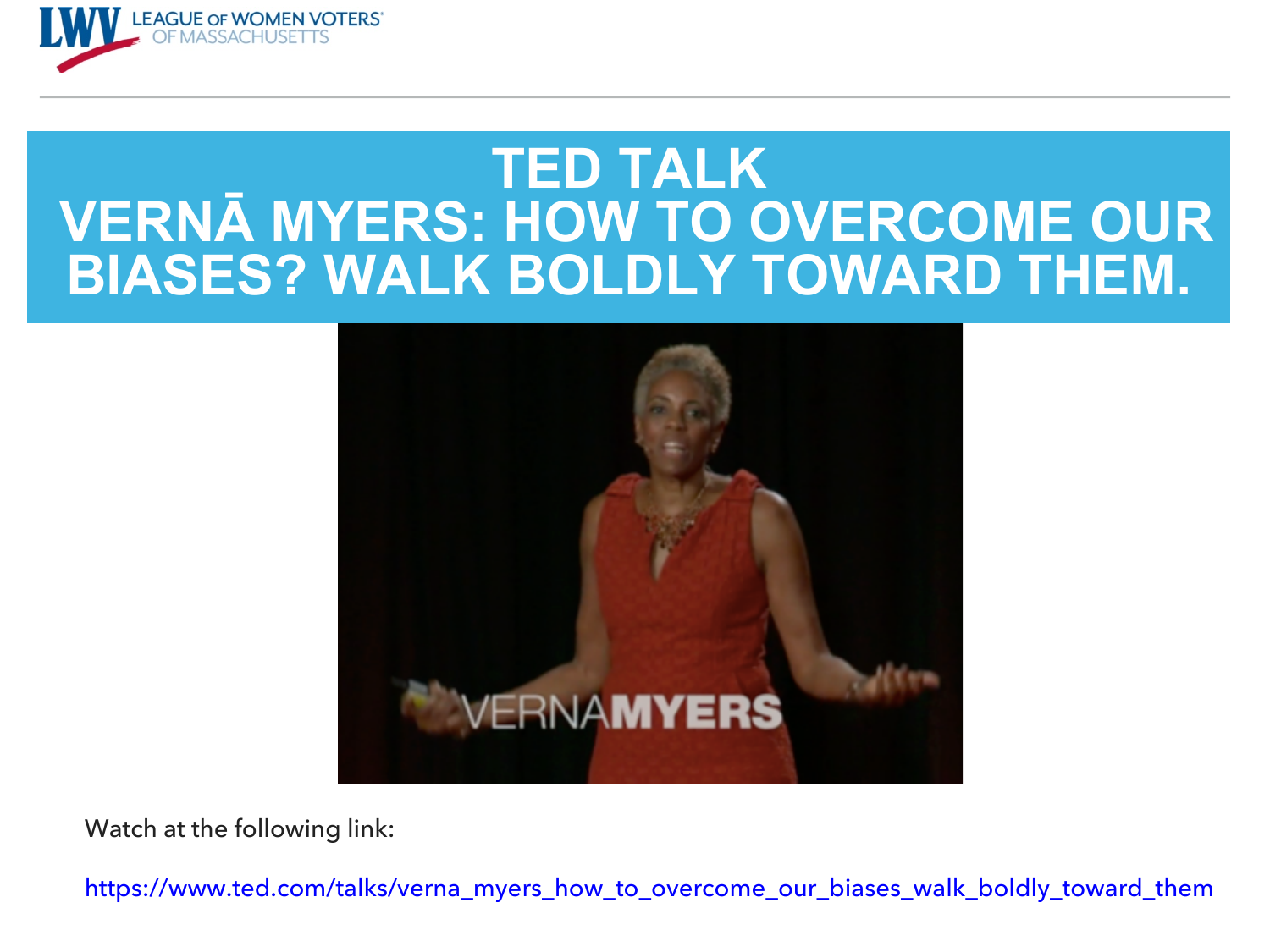

#### **UNCONSCIOUS BIAS (IMPLICIT BIAS)**

- ▸ Prejudice or unsupported judgments in favor of or against:
	- ▸ Something
	- ▸ A Person
	- ▶ A Group
	- ▸ Compared to another in a way that is usually considered unfair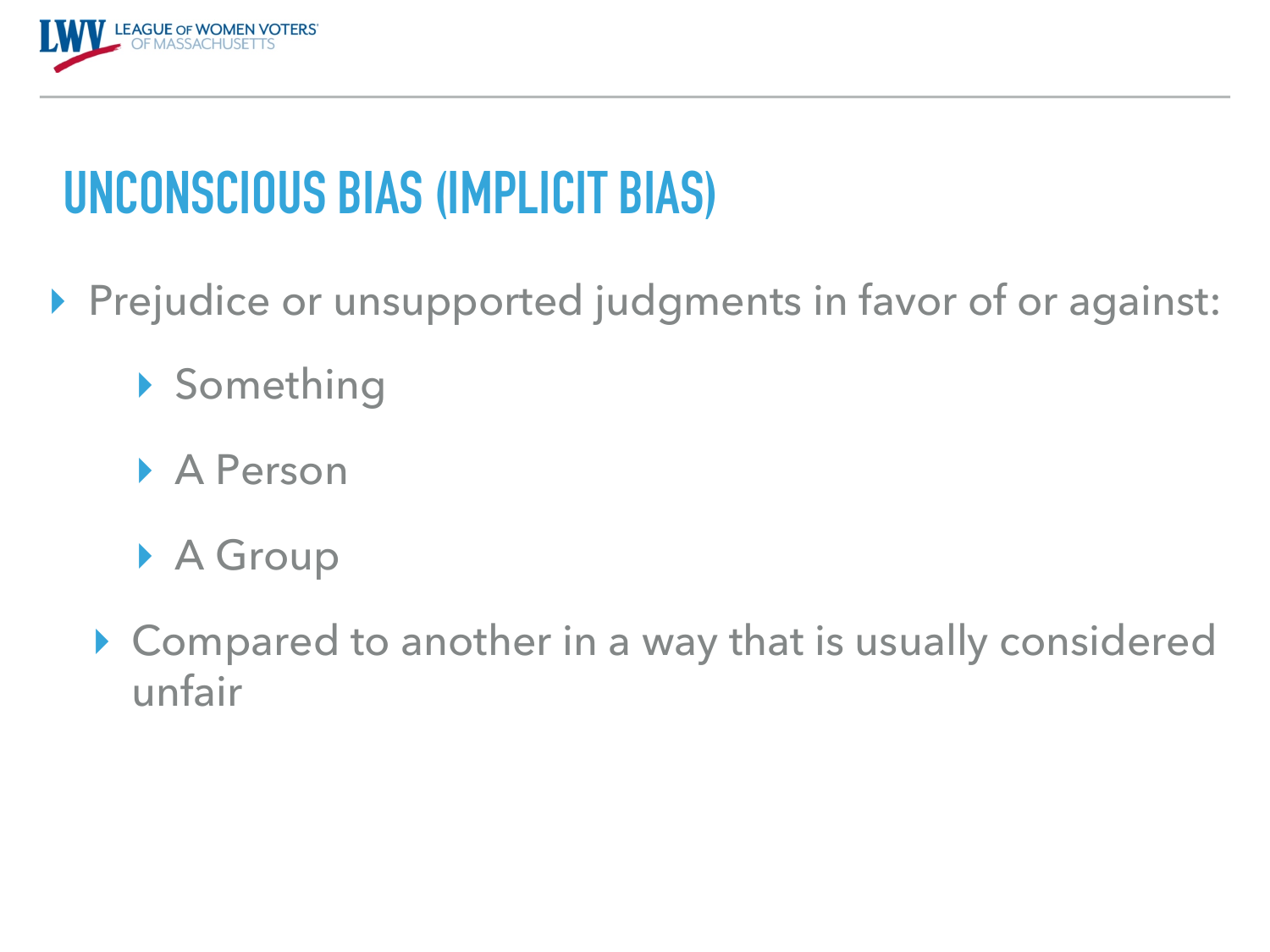

#### **HOW DOES THIS HAPPEN?**

- ▸ Research suggests:
- ▶ Occurs automatically
- ▶ Brain makes a quick judgment
- ▶ Based on past experiences and backgrounds
- ▸ Tend to be exhibited toward minority group
- Based on factors such as class, gender, sexual orientation, religious beliefs, age, disability and other factors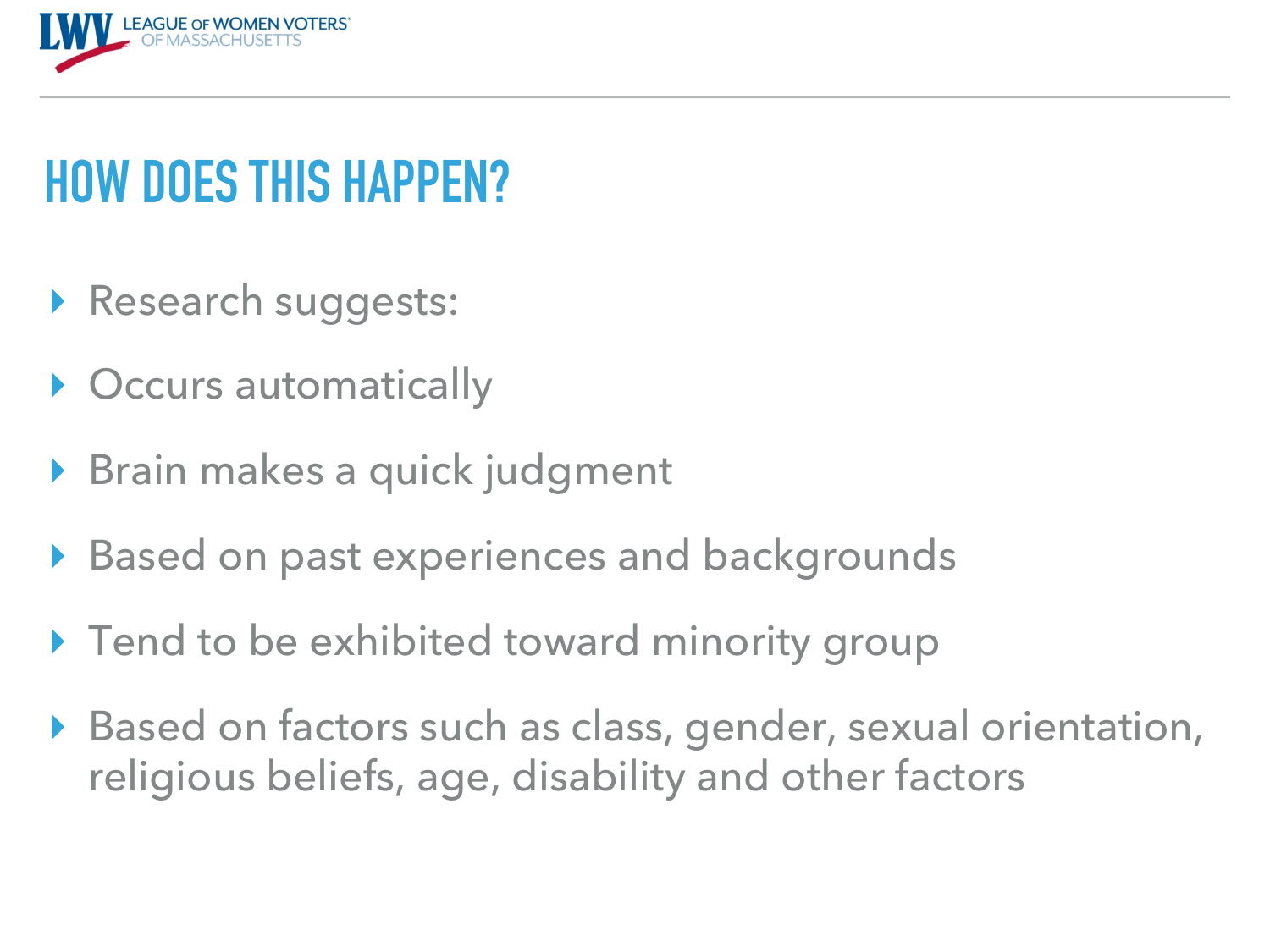

#### **THAT'S HOW WE'VE ALWAYS DONE IT**

- ▸ PREFERENCES (P)
	- ▶ Telephone, Text, Email
- ▶ TRADITIONS (T)
	- ▸ Meeting at a League Members Home, Serving wine and snacks
- ▶ REQUIREMENTS (R)
	- ▸ The League is non-partisan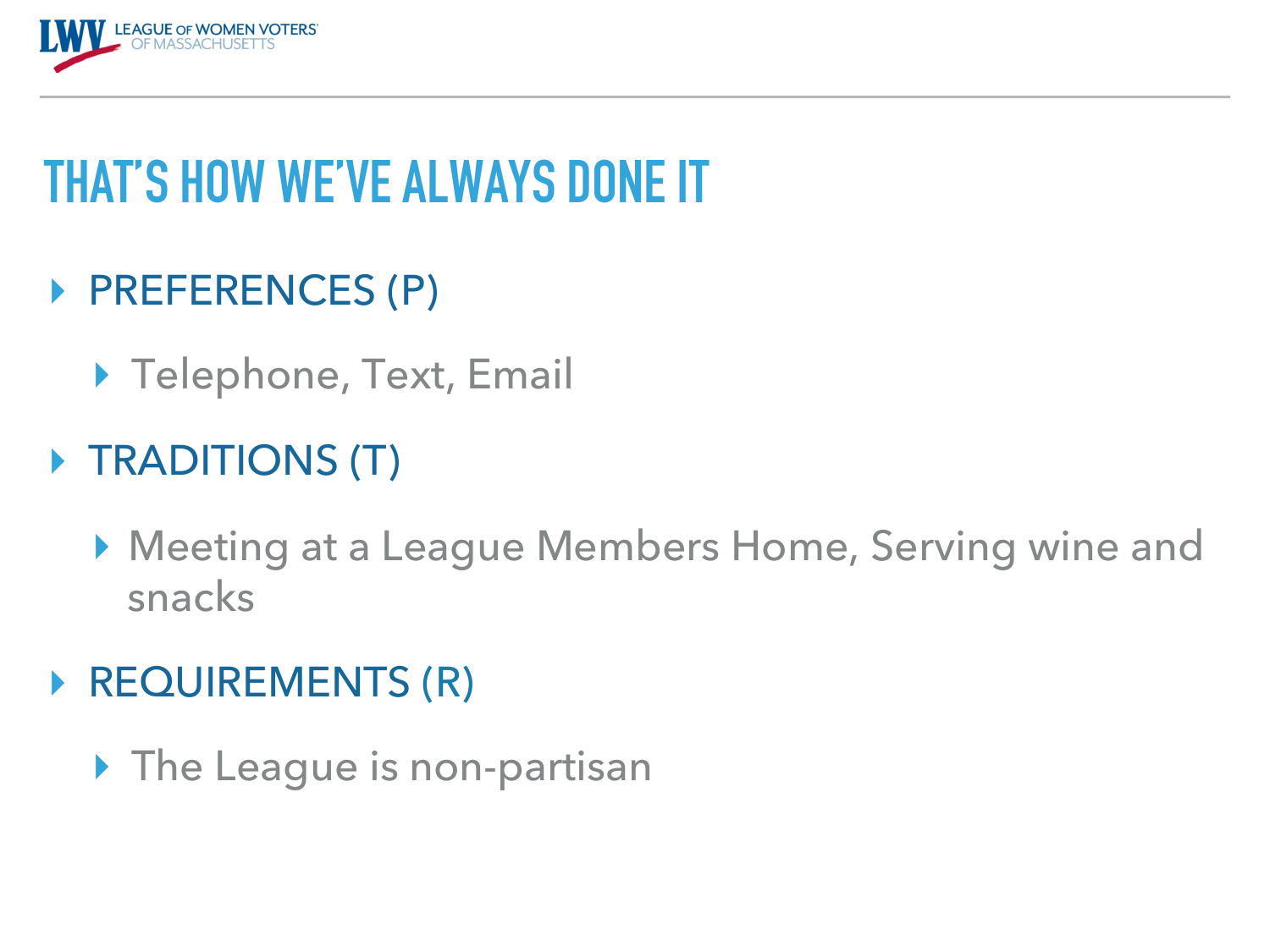

#### **HOW TO MANAGE TOWARDS THE REQUIREMENT**

- ▶ List your requirement or desired outcome
- ▶ Be explicit about your preferences and traditions and why they exist
- ▶ Be flexible and seek other perspectives
	- ▶ Helps separate your preferences and traditions
	- ▸ Sometimes we need to let go of our preferences and traditions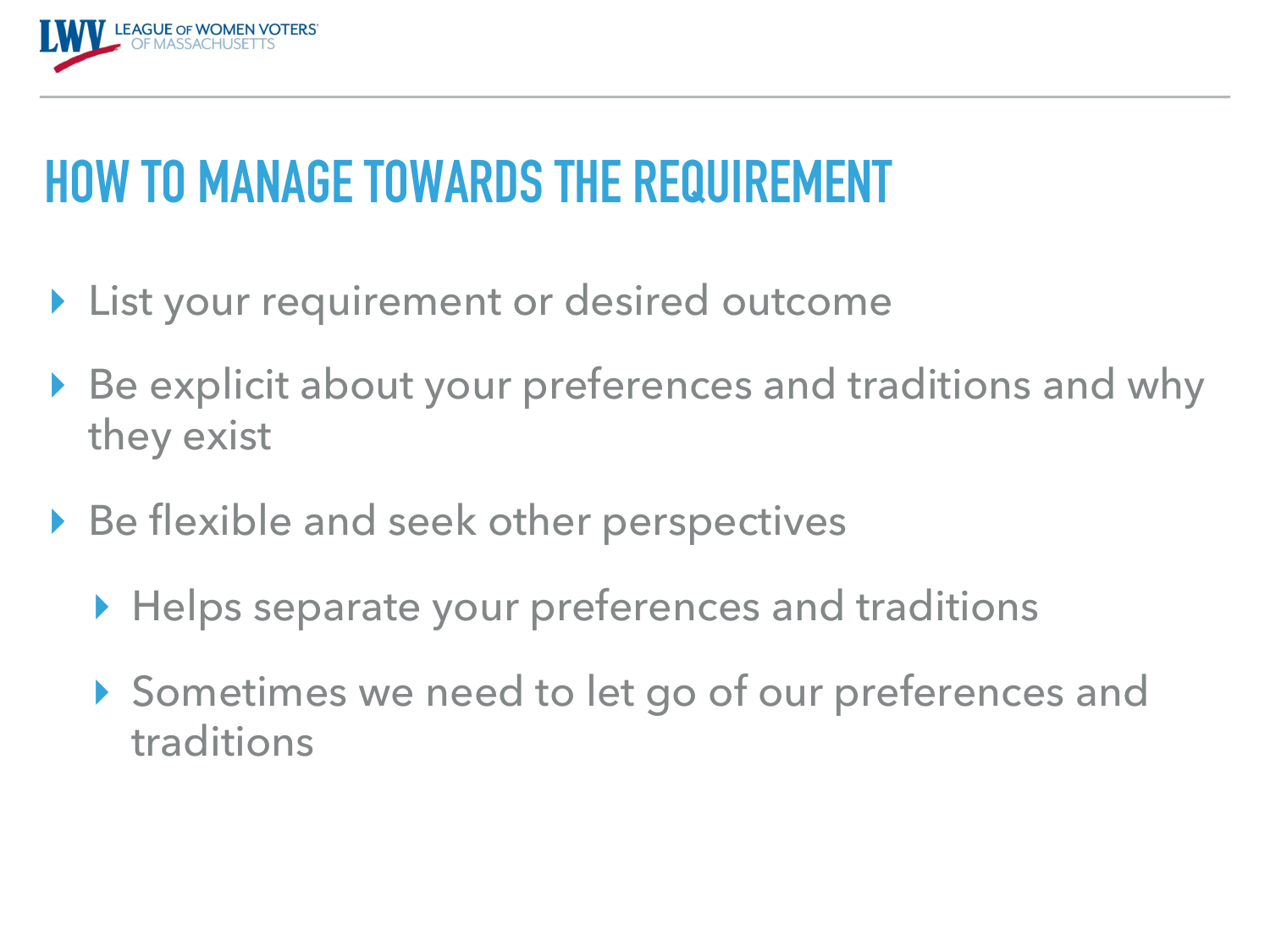

#### **WHY TRY THE PTR APPROACH?**

- ▸ Question the Status Quo without accusing colleagues of being biased.
- ▶ It has proven to be effective.
- ▸ Works across languages
- ▸ Straight forward approach
- ▶ Increases conversation and everyone can participate and feel included